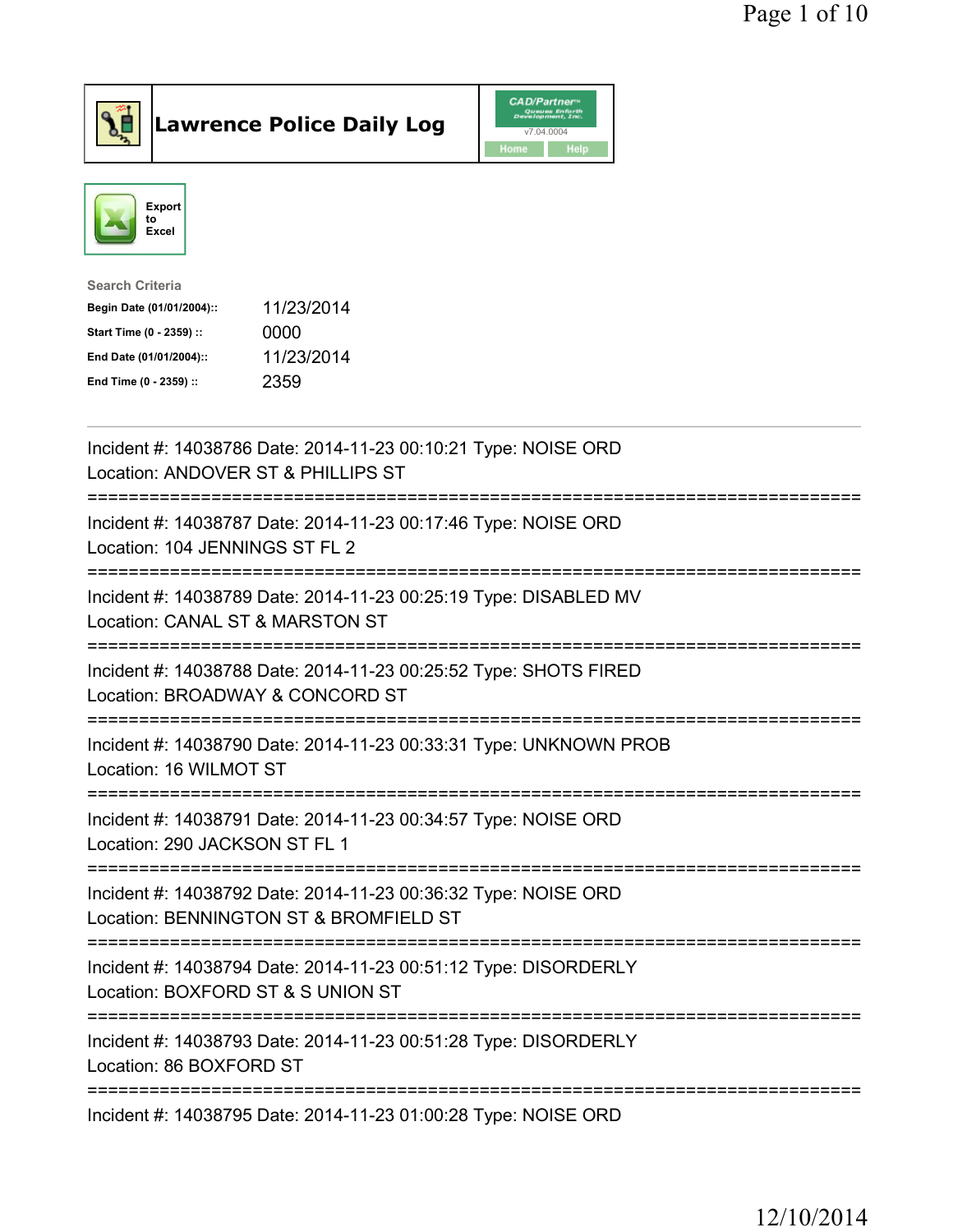Location: 202 LAWRENCE ST FL 1 =========================================================================== Incident #: 14038796 Date: 2014-11-23 01:08:21 Type: NOISE ORD Location: 270 CANAL ST #231 =========================================================================== Incident #: 14038797 Date: 2014-11-23 01:11:44 Type: SUS PERS/MV Location: 21 EMERALD AV =========================================================================== Incident #: 14038798 Date: 2014-11-23 01:20:49 Type: AUTO ACC/PI Location: FRANKLIN ST & LOWELL ST =========================================================================== Incident #: 14038799 Date: 2014-11-23 01:22:02 Type: NOISE ORD Location: 202 LAWRENCE ST FL 1 =========================================================================== Incident #: 14038800 Date: 2014-11-23 01:38:31 Type: FIGHT Location: 101 MYRTLE ST FL 2 =========================================================================== Incident #: 14038801 Date: 2014-11-23 01:44:08 Type: DISTURBANCE Location: 35 ALDER ST FL 2 =========================================================================== Incident #: 14038802 Date: 2014-11-23 01:53:51 Type: UNWANTEDGUEST Location: 84 KNOX ST #4 FL 1 =========================================================================== Incident #: 14038803 Date: 2014-11-23 02:04:36 Type: UNWANTEDGUEST Location: 117 THOREAU WAY FL 3 =========================================================================== Incident #: 14038804 Date: 2014-11-23 02:06:34 Type: SHOTS FIRED Location: 103 JACKSON ST #6 REAR =========================================================================== Incident #: 14038805 Date: 2014-11-23 02:07:24 Type: NOISE ORD Location: 212 ARLINGTON ST FL 2 =========================================================================== Incident #: 14038806 Date: 2014-11-23 02:24:46 Type: LOUD NOISE Location: 28 MIDLAND ST =========================================================================== Incident #: 14038807 Date: 2014-11-23 02:25:52 Type: NOISE ORD Location: 530 HAVERHILL ST =========================================================================== Incident #: 14038808 Date: 2014-11-23 02:34:39 Type: MAL DAMAGE Location: 479 ESSEX ST LLC / 473 ESSEX ST =========================================================================== Incident #: 14038809 Date: 2014-11-23 02:37:01 Type: DISTURBANCE Location: 2 MUSEUM SQ #216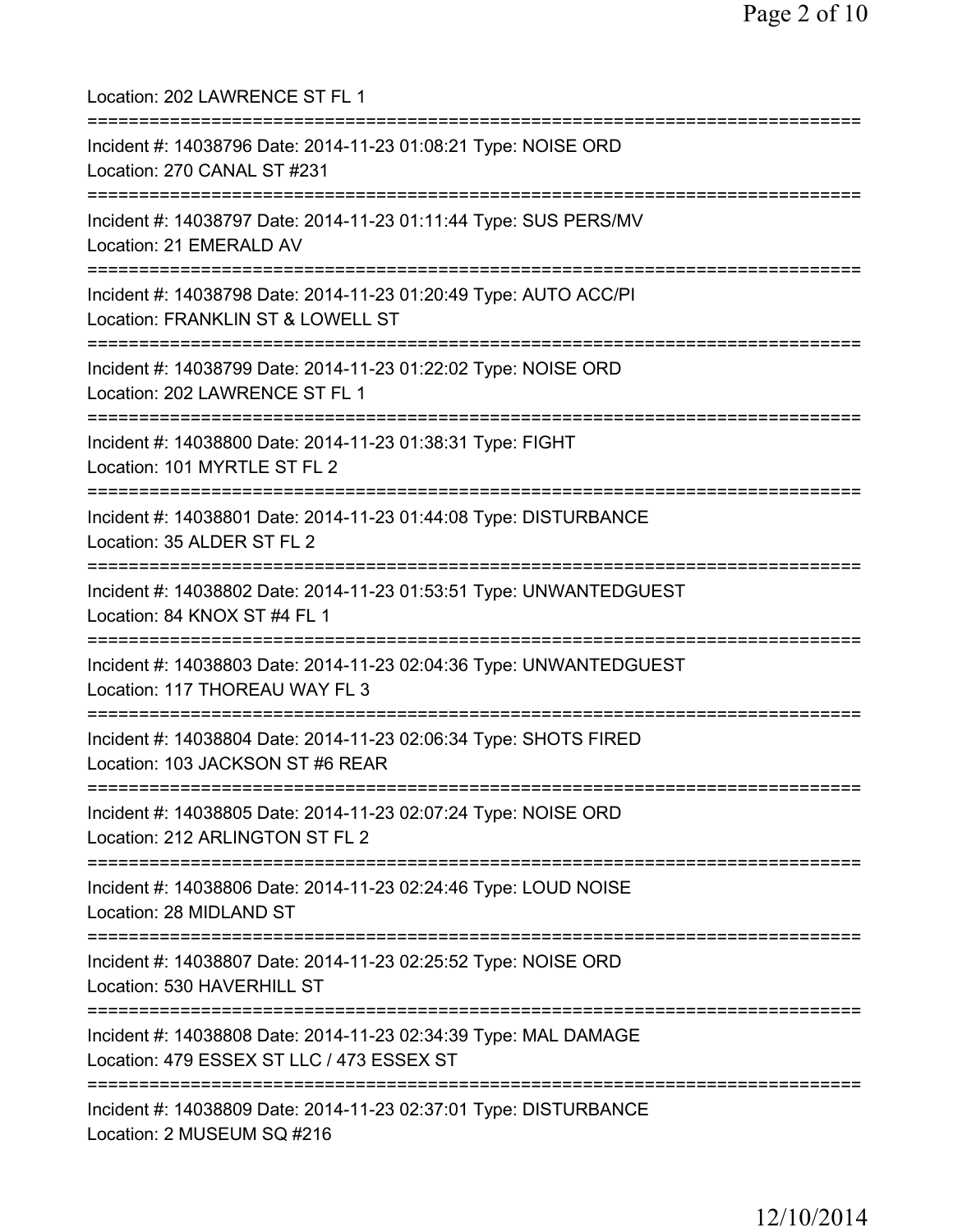| Incident #: 14038810 Date: 2014-11-23 03:02:56 Type: FIGHT<br>Location: 31 WARWICK ST                                                                  |
|--------------------------------------------------------------------------------------------------------------------------------------------------------|
| Incident #: 14038811 Date: 2014-11-23 03:04:35 Type: ASSSIT OTHER PD<br>Location: CONDUIT ST & KNOX ST                                                 |
| Incident #: 14038812 Date: 2014-11-23 03:13:04 Type: DISORDERLY<br>Location: 17 BUNKERHILL ST<br>=====================                                 |
| Incident #: 14038813 Date: 2014-11-23 03:21:07 Type: UNWANTEDGUEST<br>Location: BIG AND BEEFY / 405 BROADWAY                                           |
| Incident #: 14038814 Date: 2014-11-23 03:23:30 Type: DISTURBANCE<br>Location: SAM'S FOOD STORE / 389 BROADWAY<br>===================================== |
| Incident #: 14038815 Date: 2014-11-23 03:31:51 Type: SHOTS FIRED<br>Location: 87 TRENTON ST                                                            |
| Incident #: 14038816 Date: 2014-11-23 03:34:07 Type: NOISE ORD<br>Location: 572 ESSEX ST #6D<br>================================                       |
| Incident #: 14038817 Date: 2014-11-23 03:47:58 Type: TOW OF M/V<br>Location: CHESTNUT ST & ELM ST                                                      |
| Incident #: 14038818 Date: 2014-11-23 04:21:35 Type: SHOTS FIRED<br>Location: 114 LEXINGTON ST                                                         |
| Incident #: 14038819 Date: 2014-11-23 04:32:08 Type: M/V STOP<br><b>Location: TREMONT ST</b>                                                           |
| Incident #: 14038820 Date: 2014-11-23 04:47:12 Type: NOISE ORD<br>Location: 129 BENNINGTON ST FL 2                                                     |
| Incident #: 14038821 Date: 2014-11-23 05:02:31 Type: MV/BLOCKING<br>Location: 36 DRACUT ST                                                             |
| Incident #: 14038822 Date: 2014-11-23 05:38:15 Type: HOME INVASION<br>Location: 497 ANDOVER ST FL 1                                                    |
| Incident #: 14038823 Date: 2014-11-23 05:46:40 Type: E911 HANGUP<br>Location: 34 HUDSON AV                                                             |
|                                                                                                                                                        |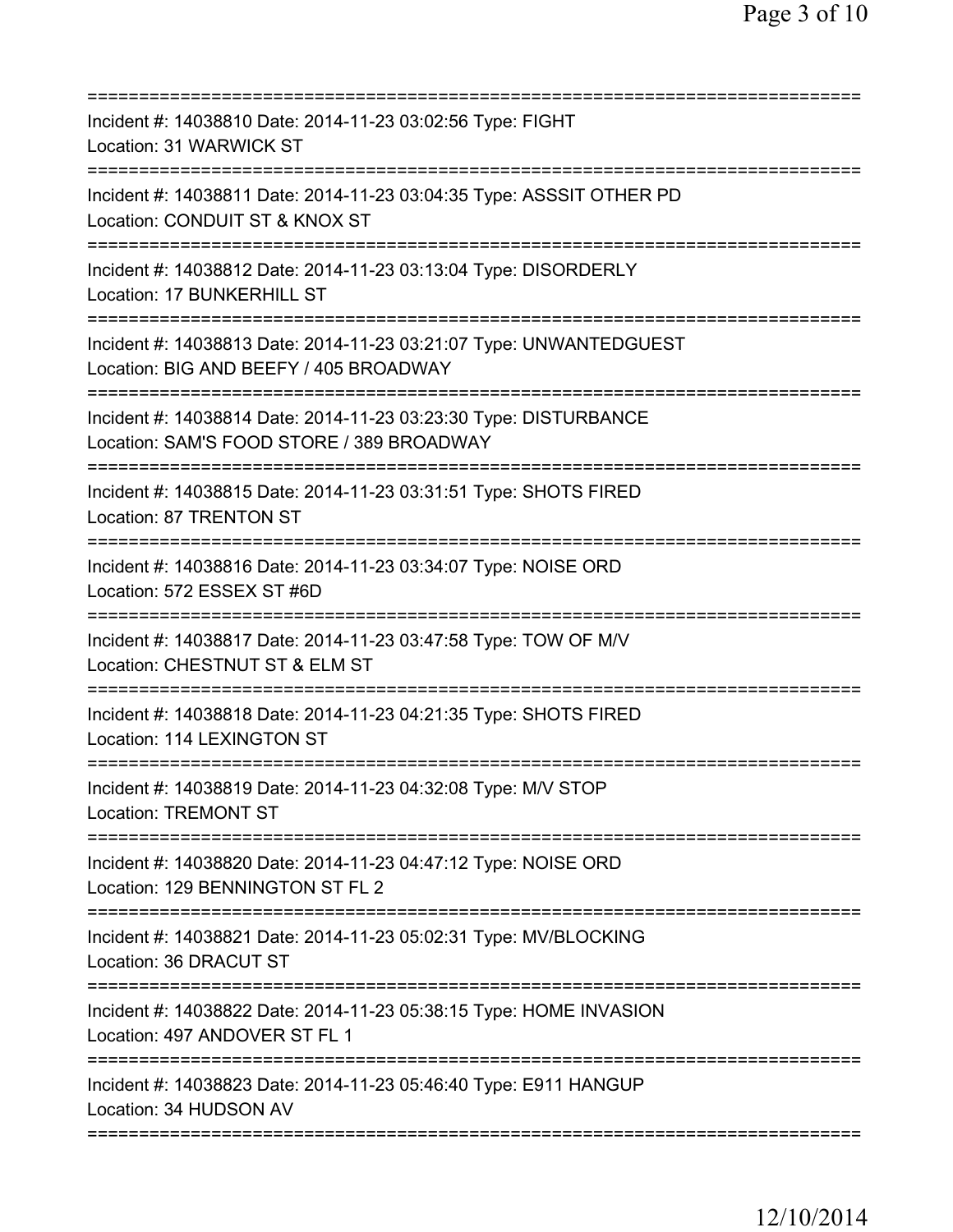| Incident #: 14038824 Date: 2014-11-23 05:46:57 Type: SUS PERS/MV<br>Location: 84 KNOX ST FL 1                                     |
|-----------------------------------------------------------------------------------------------------------------------------------|
| Incident #: 14038825 Date: 2014-11-23 06:33:00 Type: DOMESTIC/PROG<br>Location: 4 CUSTER ST FL 2                                  |
| Incident #: 14038826 Date: 2014-11-23 06:33:41 Type: ALARM/HOLD<br>Location: RESD; YOED CAMERON 978-984-5741 / 15 WOOD LANE       |
| =================================<br>Incident #: 14038827 Date: 2014-11-23 07:33:18 Type: HIT & RUN M/V<br>Location: 647 ESSEX ST |
| Incident #: 14038828 Date: 2014-11-23 07:41:57 Type: KEEP PEACE<br>Location: 8 BEACON ST                                          |
| Incident #: 14038829 Date: 2014-11-23 08:12:03 Type: DISTURBANCE<br>Location: 461 HAVERHILL ST FL 2                               |
| Incident #: 14038830 Date: 2014-11-23 08:21:08 Type: SEX OFF. PAST<br>Location: 86 KNOX ST FL 3                                   |
| Incident #: 14038831 Date: 2014-11-23 08:42:32 Type: ALARMS<br>Location: PARTHUM SCHOOL / 255 E HAVERHILL ST                      |
| Incident #: 14038832 Date: 2014-11-23 08:48:33 Type: HIT & RUN M/V<br>Location: 9 BEACON ST                                       |
| Incident #: 14038833 Date: 2014-11-23 09:16:50 Type: 209A/VIOLATION<br>Location: 200 WILLOW ST                                    |
| Incident #: 14038834 Date: 2014-11-23 09:46:12 Type: ALARM/BURG<br>Location: 4 RIVERVIEW PL                                       |
| Incident #: 14038835 Date: 2014-11-23 09:46:58 Type: EXTRA SURVEIL<br>Location: 29 DANA ST                                        |
| Incident #: 14038836 Date: 2014-11-23 09:52:26 Type: SUS PERS/MV<br>Location: 165 MARSTON ST                                      |
| =================================<br>Incident #: 14038837 Date: 2014-11-23 09:59:48 Type: MAL DAMAGE<br>Location: 1062 ESSEX ST   |
| Incident #: 14038838 Date: 2014-11-23 10:09:07 Type: NOISE ORD                                                                    |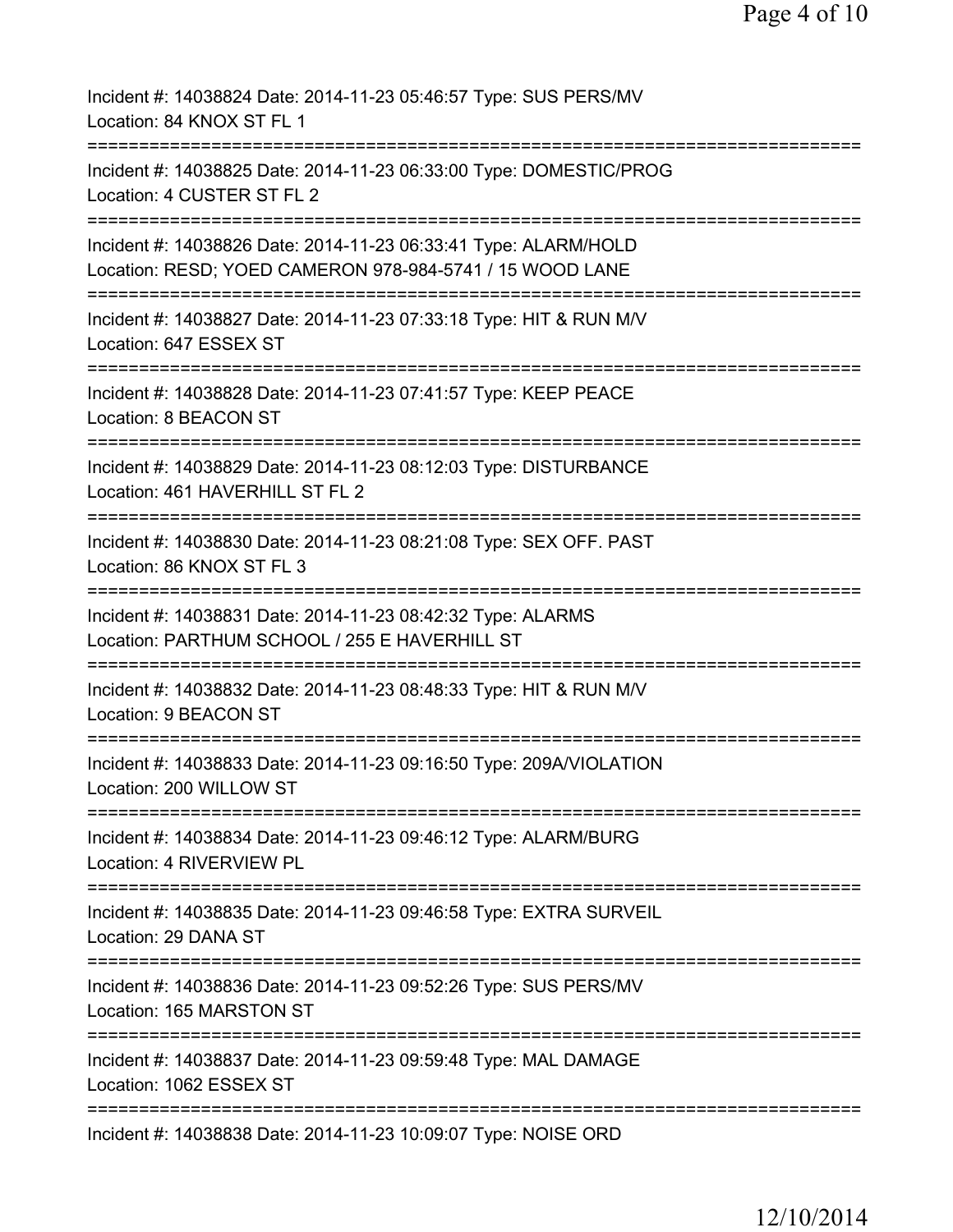Location: 18 WILMOT ST FL 3RD =========================================================================== Incident #: 14038839 Date: 2014-11-23 10:32:50 Type: SUS PERS/MV Location: 700 ESSEX ST =========================================================================== Incident #: 14038840 Date: 2014-11-23 10:44:15 Type: SUS PERS/MV Location: 327 BROADWAY =========================================================================== Incident #: 14038841 Date: 2014-11-23 10:49:41 Type: ANIMAL COMPL Location: TOP DONUT / ANDOVER & PARKER =========================================================================== Incident #: 14038842 Date: 2014-11-23 10:51:00 Type: EXTRA SURVEIL Location: 29 DANA ST =========================================================================== Incident #: 14038843 Date: 2014-11-23 10:59:29 Type: FIRE Location: 207 LAWRENCE ST =========================================================================== Incident #: 14038844 Date: 2014-11-23 10:59:59 Type: ALARM/BURG Location: 6 BERKELEY ST =========================================================================== Incident #: 14038845 Date: 2014-11-23 11:16:11 Type: TENANT PROB Location: 89 ANDOVER ST =========================================================================== Incident #: 14038846 Date: 2014-11-23 11:16:59 Type: TOW OF M/V Location: 19 PORTLAND ST =========================================================================== Incident #: 14038847 Date: 2014-11-23 11:37:53 Type: ALARMS Location: PARTHUM SCHOOL / 255 E HAVERHILL ST =========================================================================== Incident #: 14038848 Date: 2014-11-23 11:38:28 Type: SUS PERS/MV Location: BENNINGTON ST & MYRTLE ST =========================================================================== Incident #: 14038849 Date: 2014-11-23 11:42:03 Type: DOMESTIC/PAST Location: WALK-IN WALK-IN / 129 S UNION ST FL 3RD =========================================================================== Incident #: 14038850 Date: 2014-11-23 11:44:22 Type: ALARMS Location: 1 COMMONWEALTH DR =========================================================================== Incident #: 14038851 Date: 2014-11-23 12:00:52 Type: ALARM/BURG Location: ADTEK ELECTROPLATING / 125 GLENN ST =========================================================================== Incident #: 14038852 Date: 2014-11-23 12:05:15 Type: INVESTIGATION Location: 1 GENERAL ST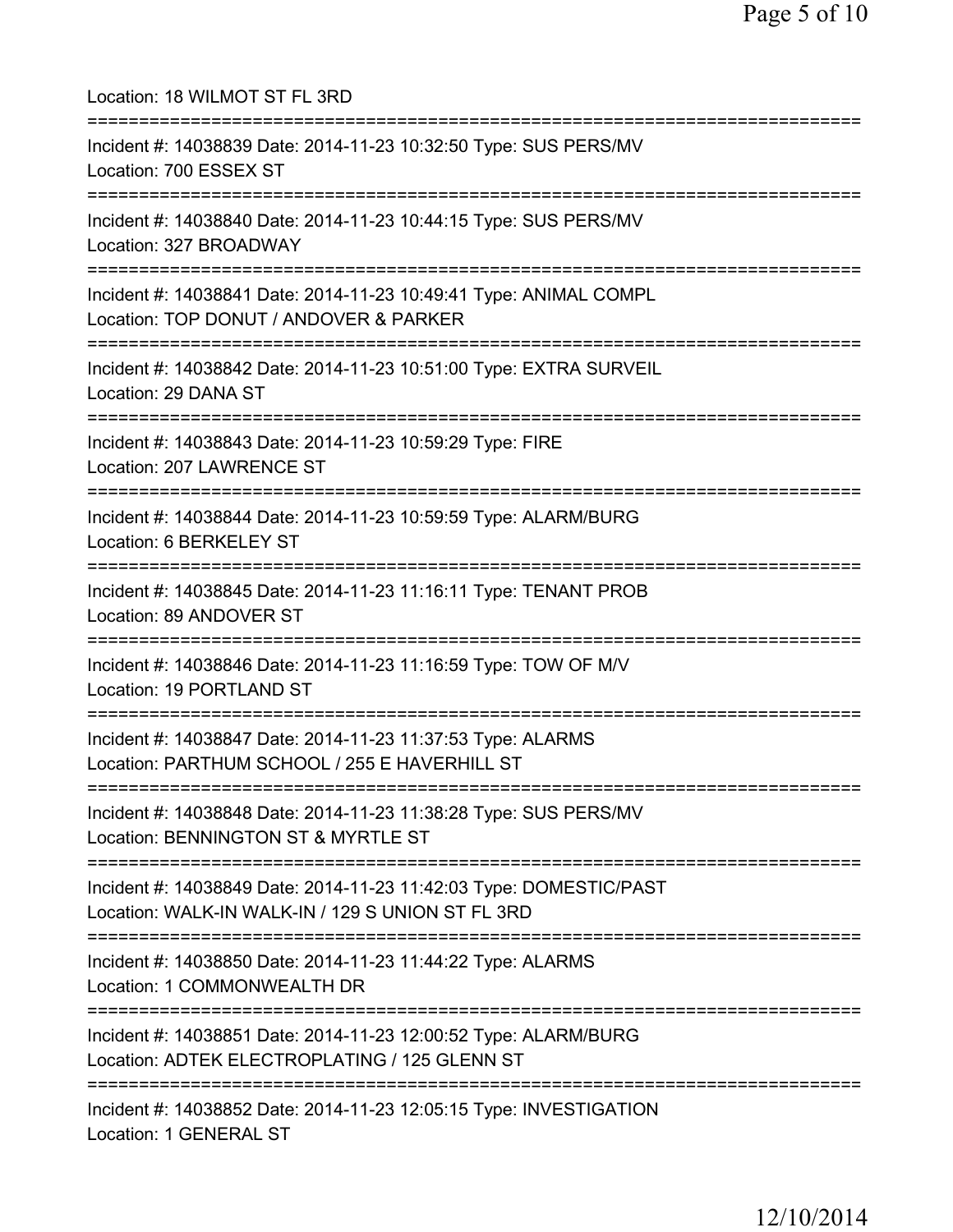| Incident #: 14038853 Date: 2014-11-23 12:14:22 Type: B&E/PAST<br>Location: 44 CHANDLER ST                                                  |
|--------------------------------------------------------------------------------------------------------------------------------------------|
| Incident #: 14038854 Date: 2014-11-23 12:44:39 Type: AMBULANCE ASSSI<br>Location: 427 LOWELL ST                                            |
| Incident #: 14038855 Date: 2014-11-23 13:14:24 Type: SUS PERS/MV<br><b>Location: MANCHESTER ST</b>                                         |
| Incident #: 14038856 Date: 2014-11-23 13:16:53 Type: AUTO ACC/PI<br>Location: BROADWAY & CANAL ST<br>==========================            |
| Incident #: 14038857 Date: 2014-11-23 13:59:24 Type: DOMESTIC/PAST<br>Location: 65 WATER ST                                                |
| Incident #: 14038858 Date: 2014-11-23 14:49:54 Type: ALARM/BURG<br>Location: OLD HIGH SCHOOL / 233 HAVERHILL ST                            |
| Incident #: 14038859 Date: 2014-11-23 14:50:06 Type: 209A/VIOLATION<br>Location: 95 BOXFORD ST                                             |
| Incident #: 14038860 Date: 2014-11-23 15:04:06 Type: M/V STOP<br>Location: COMMON ST & HAMPSHIRE ST                                        |
| Incident #: 14038861 Date: 2014-11-23 15:09:41 Type: M/V STOP<br>Location: BROADWAY & COMMON ST                                            |
| Incident #: 14038862 Date: 2014-11-23 15:19:58 Type: WIRE DOWN<br>Location: 563 MT VERNON ST                                               |
| Incident #: 14038863 Date: 2014-11-23 15:26:00 Type: LOUD NOISE<br>Location: 70 CAMBRIDGE ST                                               |
| Incident #: 14038864 Date: 2014-11-23 15:26:21 Type: MAL DAMAGE<br>Location: 53 SAUNDERS ST                                                |
| Incident #: 14038865 Date: 2014-11-23 15:28:54 Type: DRUG VIO<br>Location: 104 HAWTHORNE WAY #2015                                         |
| ===============================<br>Incident #: 14038866 Date: 2014-11-23 15:46:53 Type: MAL DAMAGE<br>Location: FRANKLIN ST & HAVERHILL ST |
|                                                                                                                                            |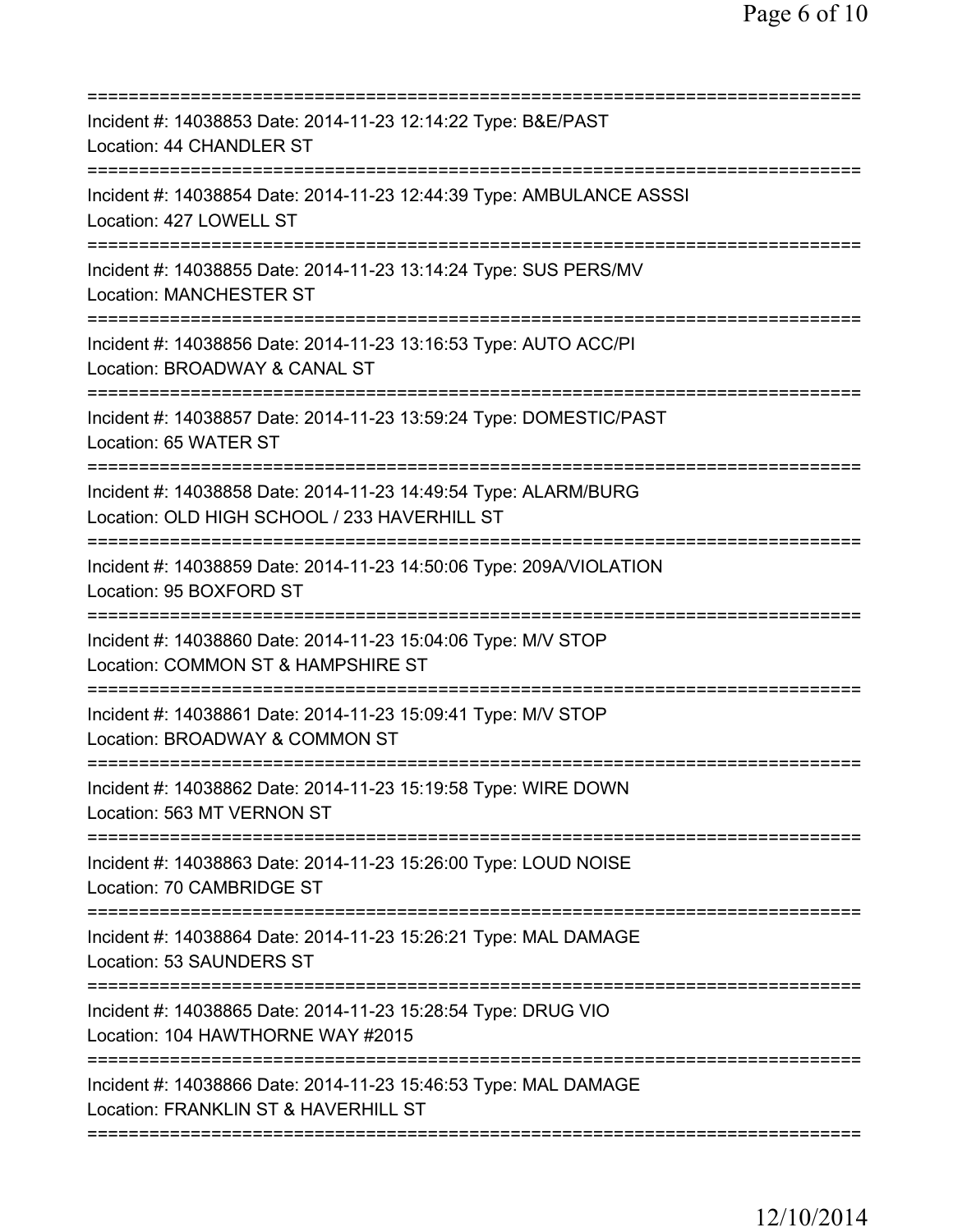| Incident #: 14038867 Date: 2014-11-23 15:53:19 Type: SUS PERS/MV<br>Location: 599 CANAL ST                                        |
|-----------------------------------------------------------------------------------------------------------------------------------|
| Incident #: 14038868 Date: 2014-11-23 16:17:42 Type: 911 HANG UP<br>Location: 59 FOSTER ST                                        |
| Incident #: 14038869 Date: 2014-11-23 16:44:59 Type: ALARMS<br>Location: 37 EATON ST                                              |
| Incident #: 14038870 Date: 2014-11-23 16:47:59 Type: HIT & RUN M/V<br>Location: LAWRENCE GENERAL HOSPITAL / 1 GENERAL ST          |
| Incident #: 14038871 Date: 2014-11-23 16:48:20 Type: CK WELL BEING<br>Location: 66 MIDDLEBURY ST                                  |
| Incident #: 14038872 Date: 2014-11-23 16:49:18 Type: ALARMS<br>Location: 230 ANDOVER ST                                           |
| Incident #: 14038873 Date: 2014-11-23 17:04:42 Type: KEEP PEACE<br>Location: 36 MORTON ST                                         |
| Incident #: 14038874 Date: 2014-11-23 17:10:40 Type: CK WELL BEING<br>Location: 263 JACKSON ST FL 2                               |
| ===========<br>Incident #: 14038875 Date: 2014-11-23 17:20:32 Type: M/V STOP<br>Location: HAVERHILL ST & WEST ST                  |
| Incident #: 14038876 Date: 2014-11-23 17:36:23 Type: LIC PLATE STO<br>Location: 9 BOYD ST                                         |
| Incident #: 14038877 Date: 2014-11-23 18:08:44 Type: M/V STOP<br>Location: BROADWAY & ESSEX ST                                    |
| Incident #: 14038878 Date: 2014-11-23 18:09:16 Type: M/V STOP<br>Location: MERRIMACK ST & S BROADWAY                              |
| ===========================<br>Incident #: 14038879 Date: 2014-11-23 18:17:50 Type: DOMESTIC/PROG<br>Location: 310 LOWELL ST FL 2 |
| Incident #: 14038880 Date: 2014-11-23 18:37:45 Type: NEIGHBOR PROB<br>Location: 20 LEA ST #1                                      |
| Incident #: 14038881 Date: 2014-11-23 19:16:57 Type: SUS PERS/MV                                                                  |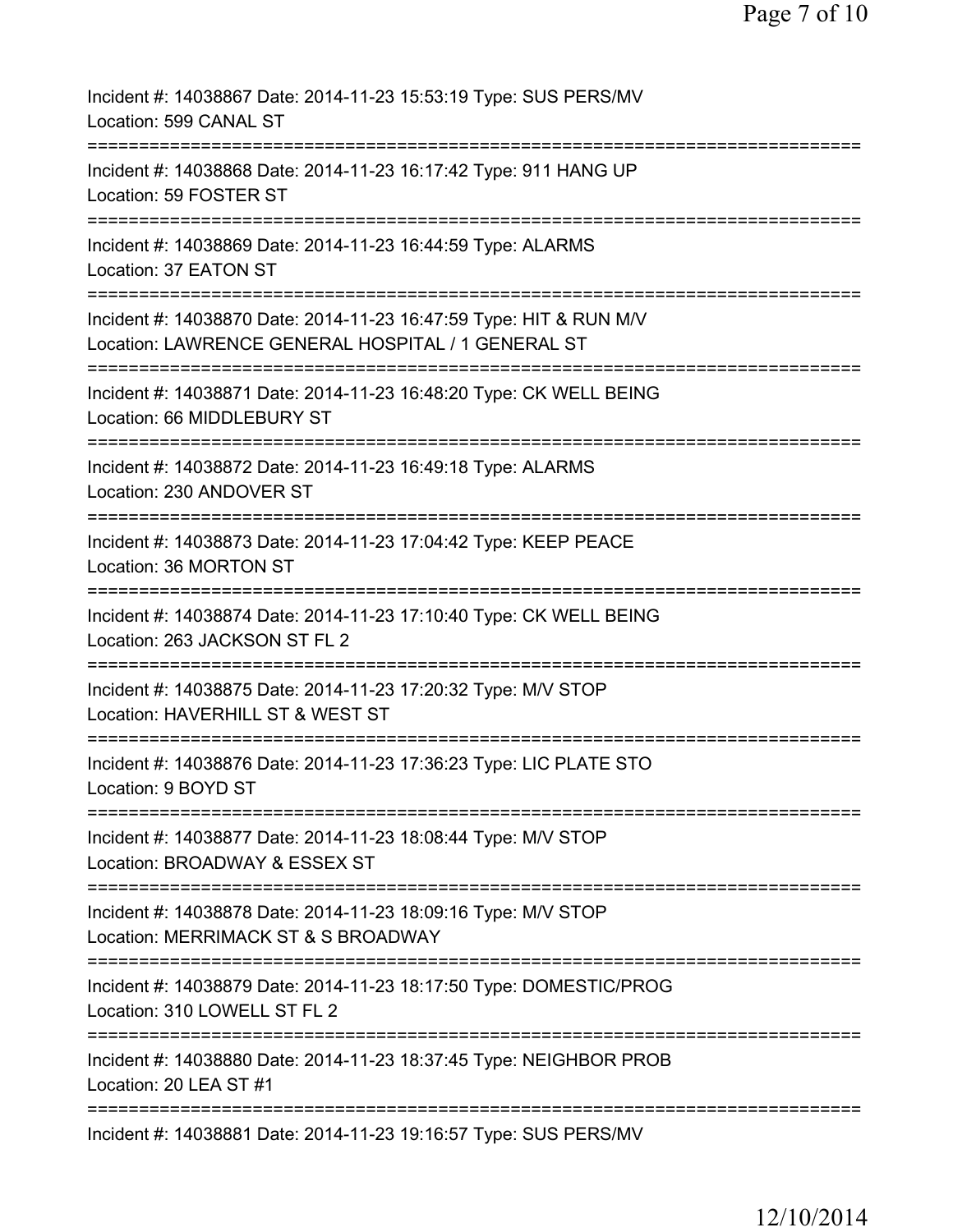Location: 125 ESSEX ST =========================================================================== Incident #: 14038882 Date: 2014-11-23 19:18:24 Type: BUILDING CHK Location: AVON ST & TRINITY ST =========================================================================== Incident #: 14038883 Date: 2014-11-23 19:27:03 Type: 911 HANG UP Location: TENARES WHEELS AND TIRE / 348 BROADWAY =========================================================================== Incident #: 14038884 Date: 2014-11-23 19:28:16 Type: MV/BLOCKING Location: 31 ROBINSON CT =========================================================================== Incident #: 14038885 Date: 2014-11-23 19:31:03 Type: DOMESTIC/PROG Location: 11 SUMMER ST #S304 =========================================================================== Incident #: 14038886 Date: 2014-11-23 19:54:53 Type: UNWANTEDGUEST Location: 66 WATER ST #1 =========================================================================== Incident #: 14038887 Date: 2014-11-23 19:57:27 Type: UNWANTEDGUEST Location: JADE GARDEN / 368 BROADWAY =========================================================================== Incident #: 14038888 Date: 2014-11-23 20:01:32 Type: SUICIDE ATTEMPT Location: 218 WALNUT ST FL 3 =========================================================================== Incident #: 14038889 Date: 2014-11-23 20:15:17 Type: NOISE ORD Location: 132 BAILEY ST FL 3 =========================================================================== Incident #: 14038890 Date: 2014-11-23 20:19:26 Type: SUS PERS/MV Location: ALDER ST & WALNUT ST =========================================================================== Incident #: 14038891 Date: 2014-11-23 20:20:57 Type: MAN DOWN Location: 342 BROADWAY =========================================================================== Incident #: 14038892 Date: 2014-11-23 20:29:03 Type: B&E/MV/PAST Location: 71 EXCHANGE ST =========================================================================== Incident #: 14038893 Date: 2014-11-23 20:40:07 Type: ASSSIT OTHER PD Location: HESS / BROADWAY & PARK ST =========================================================================== Incident #: 14038894 Date: 2014-11-23 20:48:51 Type: DOMESTIC/PROG Location: 206 HIGH ST FL 1 =========================================================================== Incident #: 14038895 Date: 2014-11-23 20:57:05 Type: NOISE ORD Location: 29 ALDER ST FL 2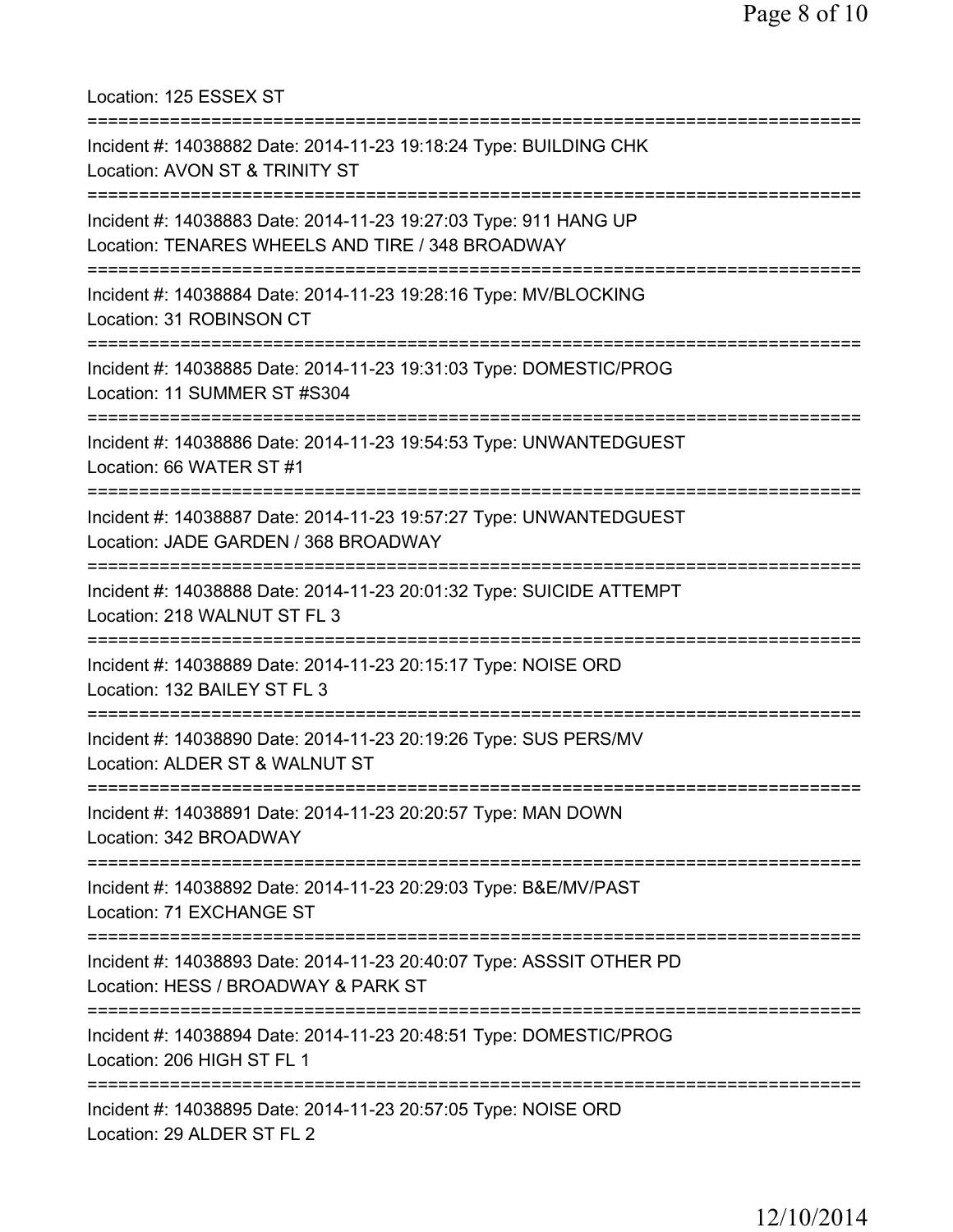| Incident #: 14038896 Date: 2014-11-23 21:00:55 Type: ALARM/BURG<br>Location: VOLTEK / 100 SHEPARD ST                                  |
|---------------------------------------------------------------------------------------------------------------------------------------|
| Incident #: 14038897 Date: 2014-11-23 21:34:06 Type: MAL DAMAGE<br>Location: 8 HARRIMAN ST                                            |
| Incident #: 14038898 Date: 2014-11-23 21:42:56 Type: M/V STOP<br>Location: ALLSTON ST & HIGH ST                                       |
| Incident #: 14038899 Date: 2014-11-23 21:47:55 Type: M/V STOP<br>Location: BAILEY ST & PARKER ST<br>:=======================          |
| Incident #: 14038900 Date: 2014-11-23 21:59:40 Type: UNWANTEDGUEST<br>Location: 19 JORDAN ST FL 1                                     |
| Incident #: 14038901 Date: 2014-11-23 22:40:48 Type: M/V STOP<br>Location: CHESTER ST & S BROADWAY                                    |
| Incident #: 14038902 Date: 2014-11-23 22:56:19 Type: LARCENY/PAST<br>Location: LIGHTSHIP, THE / 118 S UNION ST                        |
| Incident #: 14038903 Date: 2014-11-23 22:59:30 Type: THREATS<br>Location: 248 BROADWAY #11                                            |
| Incident #: 14038904 Date: 2014-11-23 23:01:29 Type: M/V STOP<br>Location: METHUEN ST & NEWBURY ST                                    |
| Incident #: 14038905 Date: 2014-11-23 23:02:12 Type: M/V STOP<br>Location: METHUEN ST & NEWBURY ST                                    |
| ===============================<br>Incident #: 14038906 Date: 2014-11-23 23:05:07 Type: M/V STOP<br>Location: METHUEN ST & NEWBURY ST |
| Incident #: 14038907 Date: 2014-11-23 23:17:58 Type: TRESPASSING<br>Location: 132 BAILEY ST FL 3                                      |
| Incident #: 14038908 Date: 2014-11-23 23:22:23 Type: DISTURBANCE<br>Location: LACAVA / 22 UNION                                       |
| Incident #: 14038909 Date: 2014-11-23 23:32:40 Type: M/V STOP<br>Location: MERRIMACK ST & S UNION ST                                  |
|                                                                                                                                       |